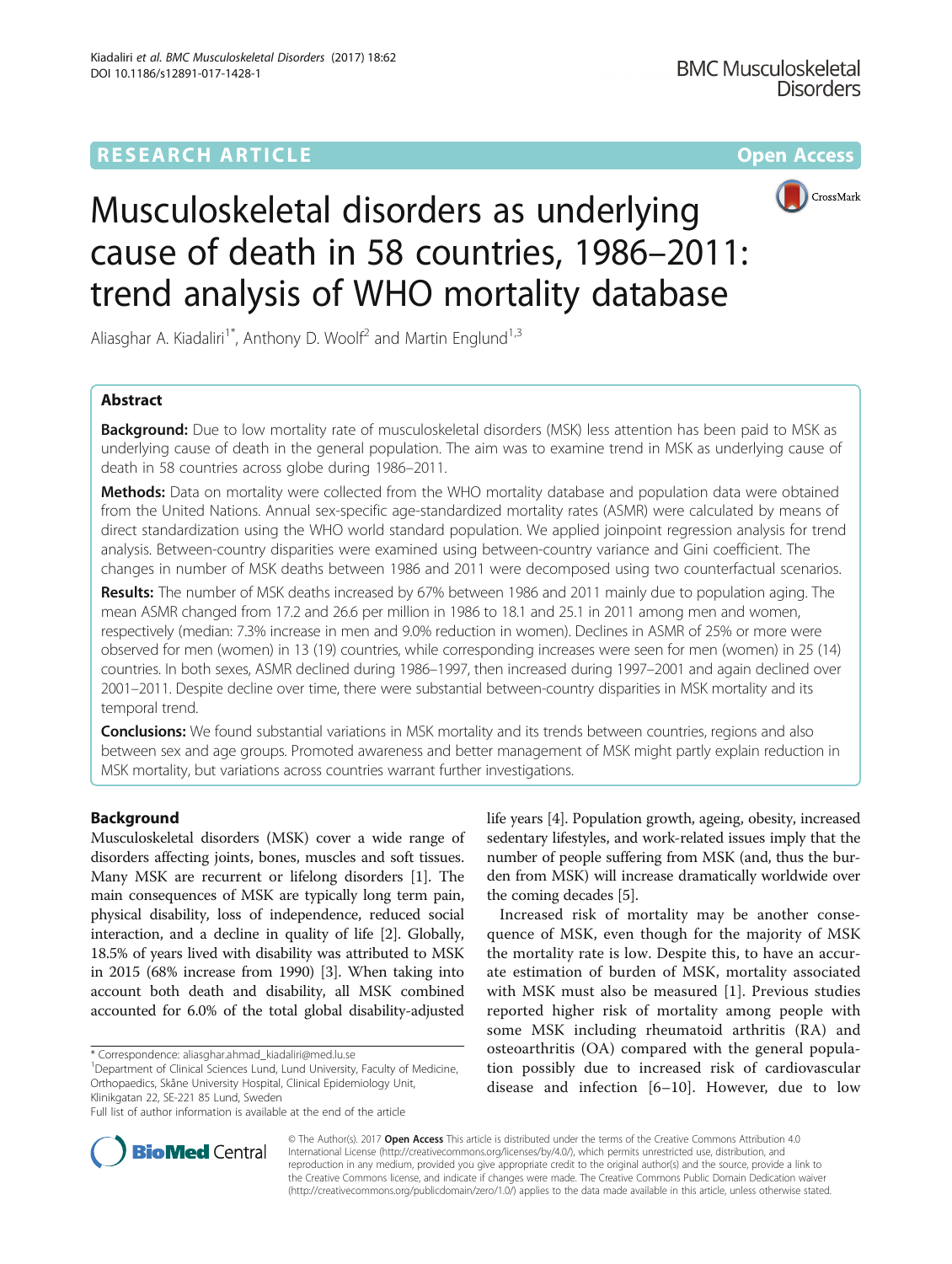mortality rate less attention has been paid to MSK as underlying cause of death in the general population.

To our best knowledge, only a recent study investigated temporal trend in mortality with MSK as underlying cause in Sweden [[11\]](#page-10-0). MSK mortality has been influenced by the emergence of new advances in MSK management including introduction of biological agents for RA. For example, previous studies reported that biological agents are associated with increased risk for serious infectious events and declined risk of cardiovascular events [\[12](#page-10-0)–[14\]](#page-11-0). Considering this new advances and also scarcity of study on MSK mortality, an update on the trends in MSK mortality is needed. In addition, we quantified the magnitude of the absolute and relative between-country disparities in MSK mortality which has important policy implications. Furthermore, we decomposed changes in number of MSK deaths into demographic and epidemiologic changes which are important in health systems policy making. The aim of the current study was to investigate the trends in MSK mortality rates and associated between-country disparities using data from the World Health Organization (WHO) mortality database.

## Methods

#### Data sources

Annual data on all-cause mortality and mortality due to MSK as underlying cause of death during 1986–2011 were obtained from the WHO mortality database ([http://www.who.int/healthinfo/mortality\\_data/en/,](http://www.who.int/healthinfo/mortality_data/en/) accessed April 2016). This database provides annual data on underlying cause of death by age, sex, and cause of death as submitted by national death registration systems. International Classification of Diseases (ICD) codes were used to extract data on MSK mortality (ICD-8 and ICD-9 codes 710–740, and ICD-10 codes M00-M99). Several countries used different codes for MSK deaths which was taken into account in extracting the data. Due to low number of MSK deaths, we only included countries with more than one million population in 2010. In total, 58 countries (United Kingdom included as three countries: England & Wales, Northern Ireland, and Scotland) had required data for our analysis and were included. The application of ICD revisions varied across countries during the study period (Additional file [1](#page-10-0): Table S1).

While there were no missing data for 49 countries, in 9 countries missing data points ranged from one in Kazakhstan and Dominican Republic to 6 in Panama resulting in a total of 42 missing values out of 3016 sexcountry-year data points. Missing values were imputed using multiple imputation (10 imputations) applying Poisson regression model adjusted for year, sex, age group, and ICD revision with population as exposure (number of deaths was used as dependent variable). Population data by sex and age were obtained from the United Nations Population Prospects database ([http://esa.un.org/unpd/](http://esa.un.org/unpd/wpp/) [wpp/](http://esa.un.org/unpd/wpp/)). Moreover, we grouped these countries in 10 regions according to the United Nations Statistics Division ([http://unstats.un.org/unsd/methods/m49/m49regin.htm\)](http://unstats.un.org/unsd/methods/m49/m49regin.htm): Asia  $(n = 7)$ , Eastern Europe  $(n = 8)$ , Northern Europe  $(n = 11)$ , Southern Europe  $(n = 6)$ , Western Europe  $(n = 6)$ , Caribbean ( $n = 4$ ), Central America ( $n = 4$ ), South America  $(n = 8)$ , North America  $(n = 2)$ , and Oceania  $(n = 2)$ .

#### Trend analysis

We computed age-standardized mortality rates per million population by means of direct standardization using the WHO Reference Population [[15\]](#page-11-0). Age-standardized rates per million population were calculated for each country/region and year for each sex. We also computed women to men age-standardized rate ratio and its 95% confidence interval (CI). The percent change was calculated as the difference between the rate of 1986 and 2011 divided by the rate of 1986.

Temporal trends in age-standardized mortality rate were analyzed by joinpoint regression using the Joinpoint Regression Program version 4.2.0.2 from the Surveillance Research Program of the US National Cancer Institute ([http://surveillance.cancer.gov/joinpoint\)](http://surveillance.cancer.gov/joinpoint). Joinpoint regression identifies points with a significant change in trend ("joinpoints") and determined linear trends between joinpoints. In the software a series of permutation tests is applied to compute the number of joinpoints to best fit the data [\[16](#page-11-0)]. For each joinpoint an annual percentage change (APC) is estimated by fitting a regression line to the natural logarithm of the agestandardized rates, using calendar year as a predictor. The average annual percent change (AAPC) as the weighted average of APCs was computed to provide a summary measure of the trend for the whole time period [[17\]](#page-11-0). Since recent trends are possibly the best predictor of mortality rates in coming years and also to avoid biases caused by differences in ICD revision, we additionally computed the percentage changes and AAPCs for period 2001–2011.

#### Between-country disparity

We used between-country variance (BCV) to examine the trend in absolute between-country disparity in MSK mortality. The BCV was calculated using following formula [[18](#page-11-0)].

$$
BCV = \sum_{j=1}^{J} p_j \left( y_j - \mu \right)^2
$$

Where  $p_i$  is country j's proportion of the total population, y is country j's age-standardized MSK mortality rate, and  $\mu$  is the pooled age-standardized MSK mortality rate of all countries.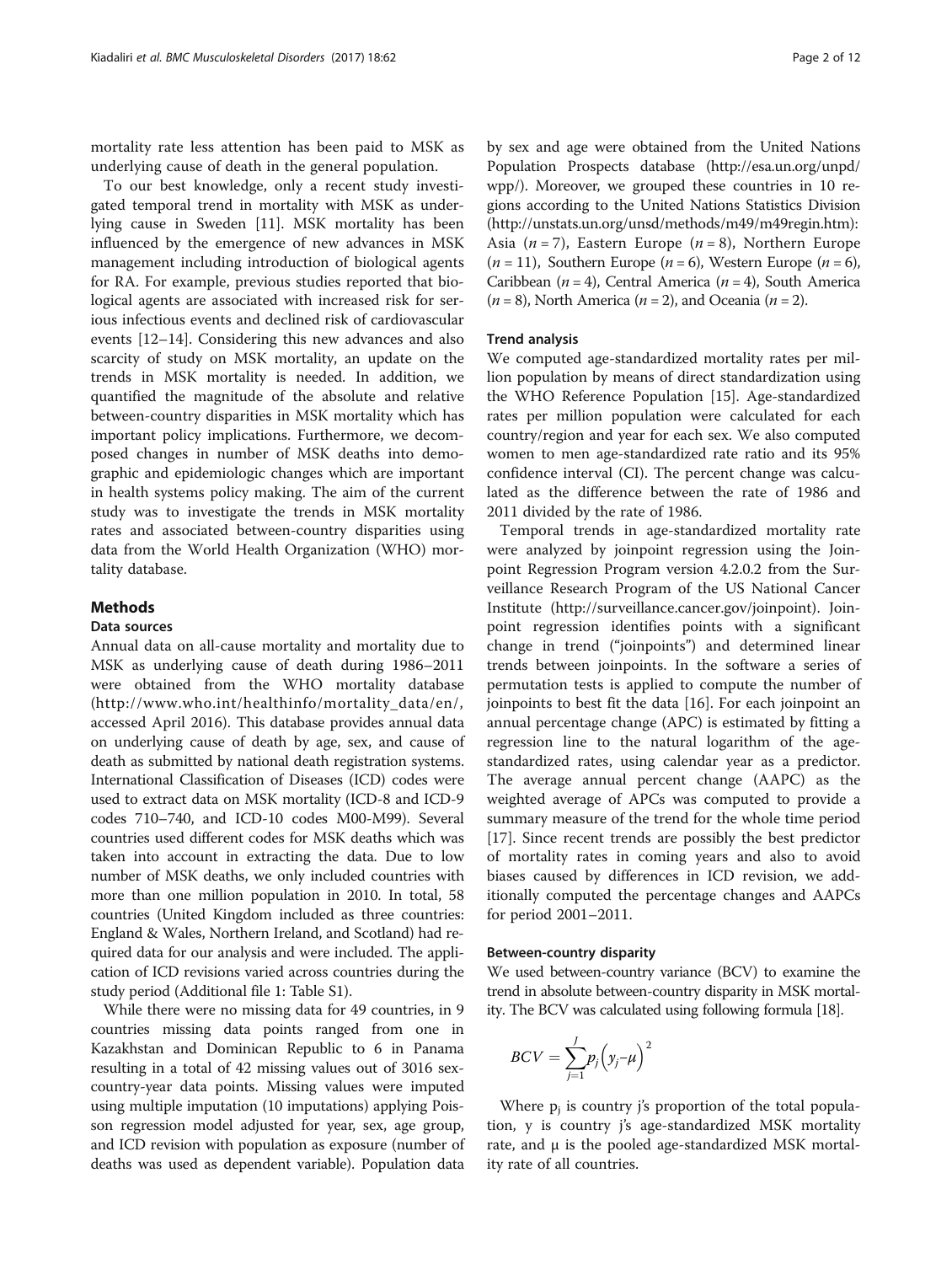Gini coefficient was used for examining changes in relative between-country disparities. Gini coefficient is a commonly used disparity measure [[18\]](#page-11-0) and is based on the Lorenz curve which plots the cumulative share of population ranked by health variable, in an increasing order, against the cumulative share of health variable. The Gini coefficient is equal to twice the area between the Lorenz curve and diagonal. Its value ranges from 0 (perfect equality) to one (maximum possible inequality).

#### Decomposition analysis

We decomposed the drivers of changes in the number of MSK deaths between 1986 and 2011 into three components using two counterfactual scenarios [\[19](#page-11-0)]: 1) population growth scenario using the number of population in 2011 and the age-sex structure and MSK death rates in 1986, 2) population growth and aging scenario using the number of population and the age-sex structure in 2011 and MSK death rates in 1986. Difference between the actual number of deaths in 1986 and those estimated from the population growth scenario is the change due to population growth. The difference between the population growth scenario and population growth and aging scenario is the change due to population aging. The difference between the actual number of deaths in 2011 and the population growth and aging scenario is the change due to epidemiologic changes. The epidemiologic changes are changes in the age-, sex-, and cause-specific rates of death and include all changes in mortality that cannot be explained by population growth and aging. The actual change in the number of deaths between 1986 and 2011 is equal to the net change in these three components.

#### Results

### Number of deaths and proportion of all causes deaths

In total, 192 666 069 men and 177 582 994 women died in 58 countries during 1986–2011, of these 419 848 men and 956 011 women died with MSK as underlying cause. About 70 and 75% of all MSK deaths were observed in men and women aged 65 years and older, respectively. On average, MSK deaths constituted 0.22% (ranging from 0.02% in Romania to 0.48% in Spain) and 0.54% (ranging from 0.05% in Romania to 1.28% in Spain) of all-cause deaths among men and women, respectively. Among men, MSK deaths increased from 11861 deaths in 1986 (0.18% of all-cause deaths) to 22380 deaths in 2011 (0.28% of all-cause deaths, Additional file [2:](#page-10-0) Figure S1), representing an increase of 89% (ranging from 85.3% reduction in Romania to 2600% increase in Greece). Among women, MSK deaths increased from 28 272 in 1986 (0.46% of allcause deaths) to 44 652 in 2011 (0.61% of all-cause deaths), corresponding to an increase of 58% (ranging from 71.9% reduction in Romania to 552.9% increase in Greece). Across regions, the highest reduction in the number of MSK deaths between 1986 and 2011 was seen in Eastern Europe for men and in Northern Europe for women. South America had the highest increases in the number of MSK deaths for both sexes.

# Age-standardized mortality rate

The pooled age-standardized MSK mortality rates were 17.7 and 26.5 deaths per million person-years among men and women, respectively (women to men rate ratio of 1.5). The mean MSK mortality rates ranged from 2.6 deaths per million person-years in Romania to 45.3 in Trinidad and Tobago for men, and from 4.4 in Bulgaria to 68.9 in Trinidad and Tobago for women (Fig. [1](#page-3-0)). In all countries but Guatemala and Greece, women had statistically significantly higher MSK mortality rate than men (Additional file [1](#page-10-0): Table S2). Among regions, the highest and lowest MSK mortality rates for both sexes were observed in Central America and Eastern Europe, respectively (Additional file [3:](#page-10-0) Figure S2).

The mean MSK mortality rate increased from 17.2 deaths per million person-years in 1986 to 18.1 in 2011 for men, representing a 5.3% increase (ranging from an 86% reduction in Panama to a 1325% increase in Greece with a median of 7.3% increase, Table [1](#page-4-0)). Mortality reductions of 25% or more were observed in 13 countries, while increases of 25% or more were seen in 25 countries. The absolute change in MSK mortality rate ranged from about 50 less deaths per million person-years in Guatemala to about 19.5 more deaths in Greece between 1986 and 2011. Across regions, the highest MSK mortality decline was observed in Central America (28% reduction) and the highest increase in Caribbean (58% increase). Between 1986 and 2011, age-specific MSK mortality rate declined in men 0–19 years and 65–74 years and increased in all other age groups (Fig. [2](#page-7-0)).

For women, the mean MSK mortality rate declined from 26.6 deaths per million person-years in 1986 to 25.1 in 2011, representing a 5.6% reduction (ranging from a 76.5% reduction in Singapore to a 233% increase in Greece with a median of 9.0% reduction). Mortality decreases of 25% or more were observed in 19 countries, while corresponding increase were seen in 14 countries. The absolute change ranged from 30.5 less MSK deaths per million person-years in England & Wales to about 34 more deaths in Colombia between 1986 and 2011. Across regions, the highest MSK mortality decline was seen in Northern Europe (41.1% reduction) and the highest increase in South America (40.5% increase). Age-specific MSK mortality rates declined in most age groups with the highest decline and increase for 0–9 years and 25–29 years age groups, respectively.

In 39 out of 58 countries women experienced more favorable changes (i.e., either more reductions or less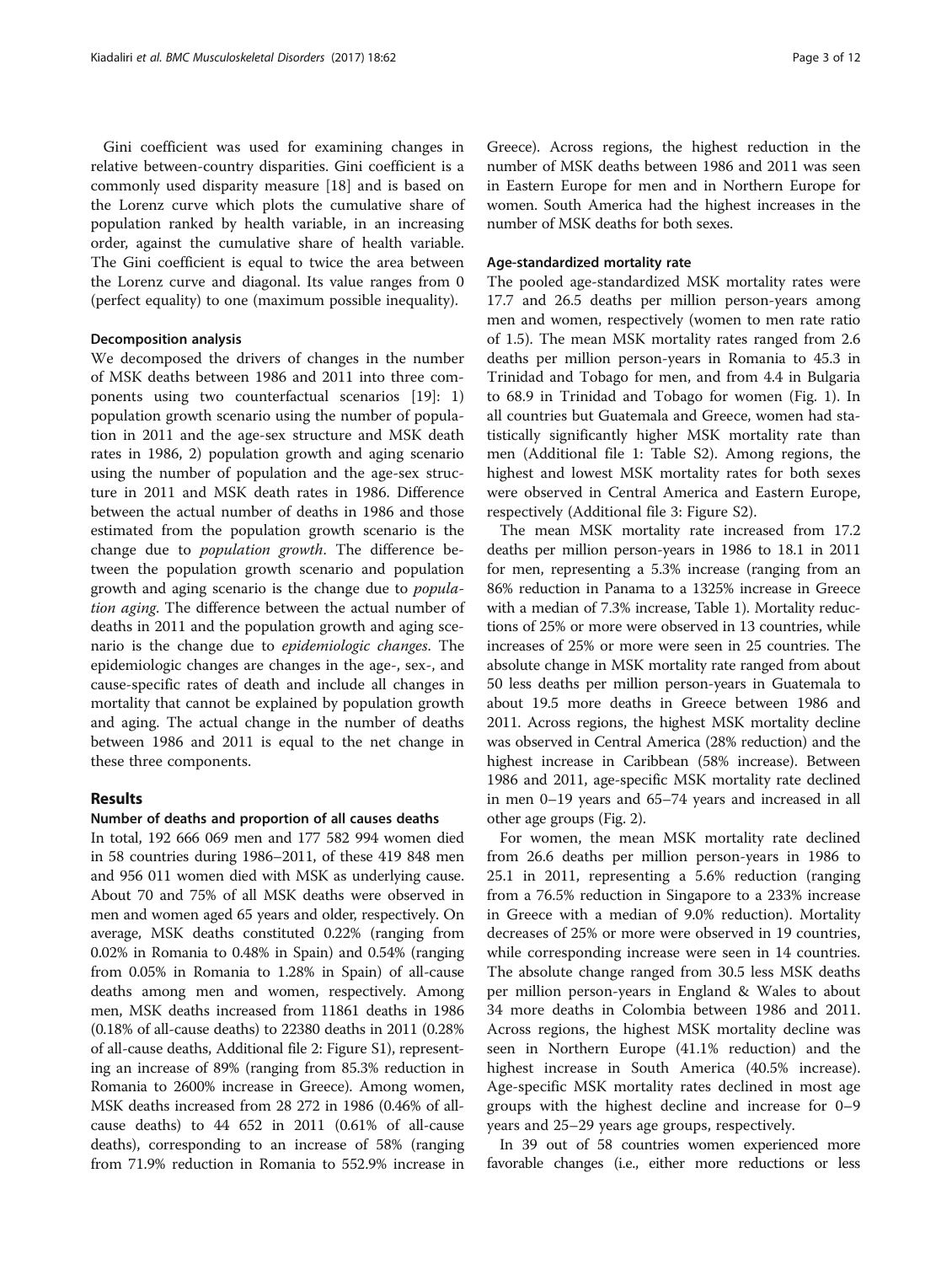<span id="page-3-0"></span>

increases) compared with men. In addition, the absolute differences in MSK mortality between women and men declined from 9.4 deaths per million person-years in 1986 to 6.9 deaths in 2011. Corresponding women to men rate ratio (95% CI) declined from 1.54 (1.51 to 1.58) to 1.38 (1.36 to 1.40) during the same period. Moreover, in 15 out of 18 age groups, women experienced more favorable changes in age-specific MSK mortality rates compared with men.

# Joinpoint Regression analysis

The pooled MSK mortality rate decreased between 1986 and 1997, then increased during 1997–2001 and again decreased thereafter in both sexes (with lower rate of increase and higher rate of decrease for women compared with men, Table [1](#page-4-0) and Fig. [3\)](#page-7-0). Moreover, while the trend for whole period revealed statistically non-significant annual changes during 1986–2011 (0.2% annual increase and 0.3% annual decrease for men and women, respectively), the recent trend (2001–2011) showed a statistically significant reduction of 0.3% and 1.2% per year among men and women, respectively. However, there were substantial between-country variations in temporal trend (Additional file [4](#page-10-0): Figure S3 and Additional file [1](#page-10-0): Table S3). During 1986–2011, the highest annual reduction was observed in Romania and highest annual increase in Greece for both sexes. On the other hand, during the most recent decade the highest reduction was observed among women in Republic of Moldova (9.9% annual reduction) and the highest increase among men in Czech Republic (15.0% annual increase).

# Between-country disparities

The between-country variance in MSK mortality declined from 131.4 and 207.2 death per million person-years in 1986 to 73.3 and 181.6 in 2011 among men and women, respectively (Fig. [4](#page-8-0)). In all study years, the magnitude of the between-country variance was higher among women compared with men. The relative between-country disparity measured by Gini coefficient declined from 0.33 and 0.28 in 1986 to 0.25 and 0.26 in 2011 among men and women, respectively. While during 1986–1999, the magnitude of relative between-country disparities were higher among men compared with women, there were lower disparities among men thereafter.

# Decomposition analysis of the number of MSK deaths

In 2011, the number of MSK deaths increased by 67% compared to 1986 and this was mainly due to population aging (Fig. [5\)](#page-8-0). In six regions the number of MSK deaths increased due to population growth and aging and declined due to epidemiologic changes, but only in Northern Europe this led to an actual decline in the number of MSK deaths. In Eastern Europe the combination of increase in the number of MSK deaths due to aging population and declines due to population growth and epidemiologic changes translated into a 9% reduction in the number of MSK deaths. In Caribbean, South America, and North America number of MSK deaths due to all three components increased.

Across countries, the number of MSK deaths due to population growth, aging and epidemiologic changes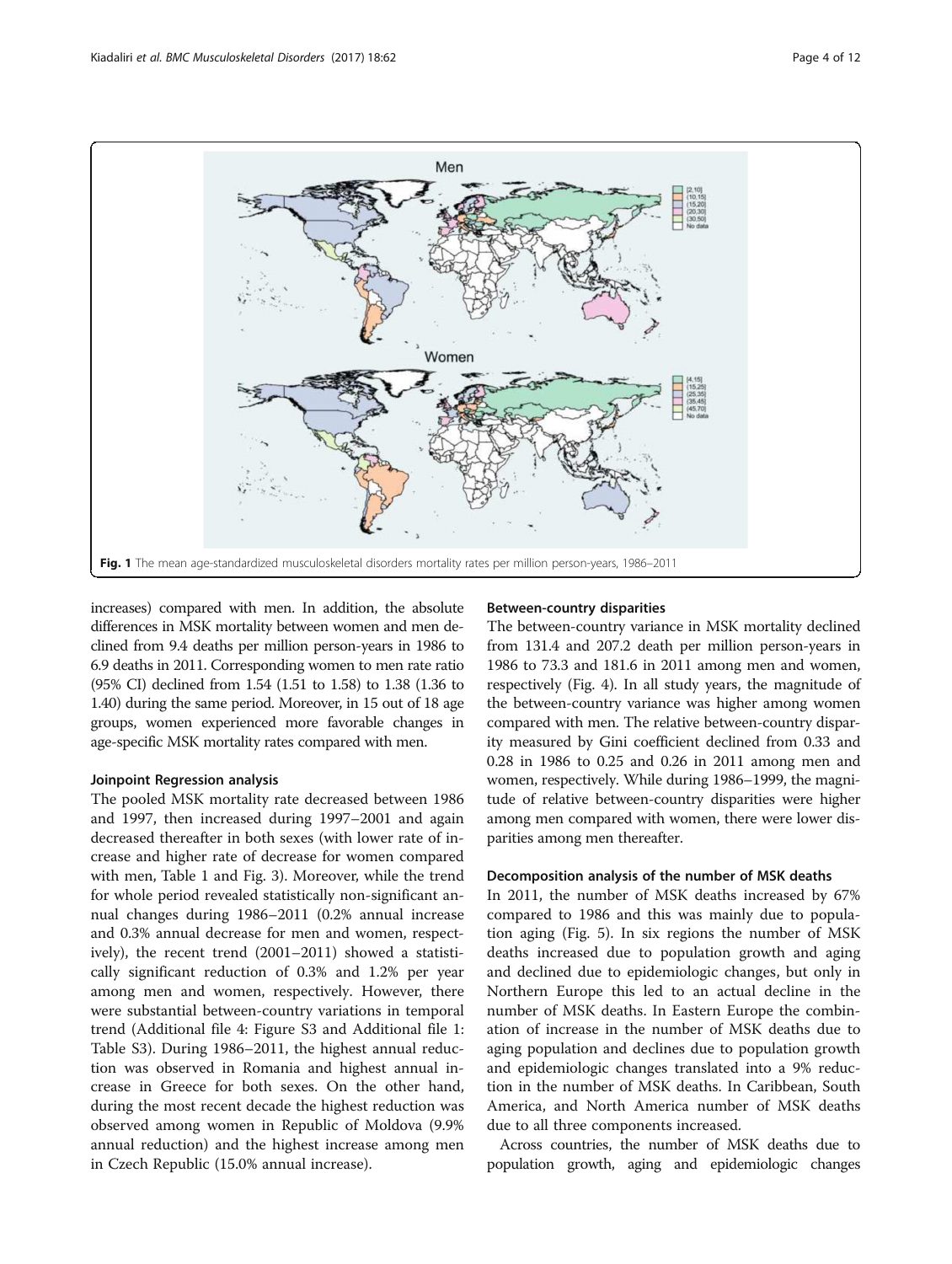| à                                                                                                         |
|-----------------------------------------------------------------------------------------------------------|
|                                                                                                           |
| j                                                                                                         |
| j                                                                                                         |
| l<br>l                                                                                                    |
| ć<br>j                                                                                                    |
| $\frac{1}{2}$                                                                                             |
|                                                                                                           |
| 1                                                                                                         |
| ₹                                                                                                         |
|                                                                                                           |
| í<br>ĺ<br>֕                                                                                               |
| ¢<br>-<br>-<br>-<br>-<br>-<br>j<br>j<br>֚֚֚֡                                                              |
| :<br>ו                                                                                                    |
| j<br>i<br>ׇ֚֬֕                                                                                            |
| $\ddot{\phantom{0}}$                                                                                      |
| ،<br>آ<br>l<br>Í<br>ā<br>j<br>$\overline{ }$<br>j                                                         |
| able<br>T<br>֧֧֧֧֧֧֦֧֦֧֧֦֧֧֦֧ׅ֧֧֧֧ׅ֧֧ׅ֧֧֧֧֧֧֧֚֚֚֚֚֚֚֚֚֚֚֚֚֚֚֝֝֝֝֓֝֬֝֓֝֬֝֓֝֬֜֜֓֜֓֝֬֜֝֬֜֓֝֬֜֜֝֬֝֬֜֝֬֝֬<br>I |

<span id="page-4-0"></span>

| Country/region           | Men   |                |                |               |                  |                       |                     | Nomen          |                  |      |                  |              |                      |                |
|--------------------------|-------|----------------|----------------|---------------|------------------|-----------------------|---------------------|----------------|------------------|------|------------------|--------------|----------------------|----------------|
|                          |       | Mortality rate |                | $\%$ $\Delta$ |                  | Annual change, %      |                     | Mortality rate |                  |      | $\%$ $\triangle$ |              | Annual change, %     |                |
|                          | 1986  | 2001           | 2011           | 1986 to 2011  | 2001 to 2011     | $1986 - 2011$         | $2001 - 201$        | 1986           | 2001             | 2011 | 1986 to 2011     | 2001 to 2011 | $1986 - 2011$        | $2001 - 201$   |
| All countries $(n = 58)$ | 172   | 18.9           | 18.1           | S.            | $-3.9$           | 0.2                   | $-0.3$ <sup>*</sup> | 26.6           | 27.8             | 25.1 | $-5.6$           | $-9.8$       | $-0.3$               | $-1.2*$        |
| Asia $(n = 7)$           | 14.7  | 6.9            | 16.0           | $\frac{8}{3}$ | $-5.1$           | 0.5                   | $-0.1$              | 26.6           | 24.7             | 19.0 | $-28.6$          | $-23.0$      | $-1.3*$              | $-2.9*$        |
| Hong Kong SAR            | 2.6   | 16.0           | 10.6           | 309.0         | $-33.8$          | $7.8*$                | $-2.5$              | 19.9           | 15.5             | 11.9 | $-39.9$          | $-23.3$      | $\overline{-1}$      | $-2.3*$        |
| Israel                   | $8.0$ | 182            | 26.1           | 224.3         | 43.1             | 5.3*                  | $\frac{8}{1}$       | 17.7           | 20.0             | 27.1 | 53.1             | 35.8         | $2.0*$               | 0.9            |
| Japan                    | 12.8  | 142            | 149            | 16.0          | 44               | $\overline{0}$        | $\frac{8}{2}$       | 28.2           | 20.5             | 173  | $-38.7$          | $-15.9$      | $-2.1*$              | $-1.8*$        |
| Kazakhstan               | 12.5  | 10.4           | 74             | $-41.1$       | $-29.2$          | $-2.6*$               | $3.7*$              | 13.8           | 12.4             | 15.7 | 14.0             | 26.7         | $\rm{C}$             | $\overline{0}$ |
| Kyrgyzstan               | 7.2   | 14.0           | 23.6           | 228.0         | 68.8             | 3.3                   | 4.2                 | 11.9           | 5.1              | 32.7 | 173.8            | 116.5        | $4.0*$               | 3.8            |
| Republic of Korea        | 31.8  | 39.7           | 243            | $-23.7$       | $-38.8$          | $-0.3$                | $-4.1*$             | 26.5           | 60.7             | 27.3 | 2.9              | $-55.1$      | $\overline{\Box}$    | $-8.7*$        |
| Singapore                | 8.9   | 5.0            | 7.5            | $-15.4$       | 49.5             | $-0.7$                | 2.5                 | 27.7           | 12.4             | 65   | $-76.5$          | $-47.2$      | $-5.1*$              | $-3.2$         |
| Eastern Europe $(n = 8)$ | 94    | 8.9            | 7.2            | $-23.4$       | $-18.6$          | $-1.0*$               | $-1.9*$             | 14.2           | 13.5             | 10.5 | $-26.5$          | $-22.8$      | $-1.3*$              | $-2.7*$        |
| Bulgaria                 | 2.4   | 42             | 5.4            | 121.2         | 28.0             | $\tilde{\Xi}$         | $\rm C$             | 3.2            | 23               | 5.6  | 74.7             | 143.2        | $\overline{a}$       | 5.8            |
| Czech Republic           | 53    | 2.6            | 8.2            | 54.4          | 214.7            | $\Box$                | $15.0*$             | 8.5            | 3.4              | 7.8  | $-9.0$           | 126.9        | $-13$                | $10.1*$        |
| Hungary                  | 13.4  | 14.0           | 193            | 43.6          | 37.6             | $1.9*$                | $4.2*$              | 27.3           | 21.8             | 25.1 | $-8.1$           | 15.0         | $-0.1$               | $2.0\,$        |
| Poland                   | 13.2  | 63             | $\overline{5}$ | $-61.5$       | $-20.0$          | $-3.8*$               | $-2.4$              | 25.9           | 14.3             | 11.5 | $-55.7$          | $-19.7$      | $-3.5*$              | $-3.1*$        |
| Republic of Moldova      | 12.8  | 84             | 85             | $-33.8$       | $\overline{1}$ . | $-1.9*$               | $-0.2$              | 12.4           | 12.9             | 55   | $-55.2$          | $-57.0$      | $-3.6*$              | $-9.9*$        |
| Romania                  | 57    | $\tilde{\Xi}$  | $\overline{0}$ | $-84.0$       | $-273$           | $-6.7*$               | $-4.4$              | 9.5            | 2.5              | 2.3  | $-75.6$          | $-7.9$       | $-6.0*$              | $-1.2$         |
| Russian Federation       | 9.6   | 10.2           | 74             | $-233$        | $-27.6$          | $-1.1$ <sup>*</sup>   | $-2.8*$             | 13.2           | 14.9             | 10.6 | $-19.8$          | $-28.9$      | $-0.8$               | $-3.2*$        |
| Ukraine                  | 8.6   | 11.6           | $86$           | $-0.8$        | $-26.2$          | $\overline{\text{C}}$ | $-2.8*$             | 123            | $\overline{6}$ . | 11.0 | $-10.8$          | $-31.6$      | $-0.5$               | $-3.6*$        |
| Northern Europe (n = 11) | 30.6  | 26.4           | 23.6           | $-23.0$       | $-10.6$          | $-1.0$                | $-1.3*$             | 51.6           | 39.2             | 30.4 | $-41.1$          | $-22.5$      | $-2.1*$              | $-2.8*$        |
| Denmark                  | 13.1  | 20.9           | 23.4           | 78.9          | 12.1             | 2.5                   | $\overline{1}$ .    | 20.0           | 41.3             | 25.7 | 28.2             | $-37.9$      | $_{\odot}^{\otimes}$ | $-4.6*$        |
| Estonia                  | 13.9  | 14.2           | 13.6           | $-23$         | $\frac{3}{4}$    | 0.0                   | $-4.1$              | 24.6           | 33.0             | 15.8 | $-35.8$          | $-52.2$      | $-1.2$               | $-6.3*$        |
| Finland                  | 21.6  | 23.4           | 13.4           | $-38.0$       | $-42.9$          | $-2.0*$               | $-4.6*$             | 45.4           | 31.5             | 21.3 | $-53.1$          | $-32.4$      | $-2.7*$              | $-4.7*$        |
| Ireland                  | 32.7  | 24.4           | 22.4           | $-31.3$       | $\overline{q}$   | $-1.8*$               | $-1.3$              | 37.7           | 34.1             | 28.2 | $-25.2$          | $-17.1$      | $-1.7\,$             | $-1.0$         |
| Latvia                   | 13.5  | 21.0           | 16.5           | 22.2          | $-21.3$          | $1.9*$                | $-1$                | 23.6           | 18.5             | 20.2 | $-14.5$          | 9.5          | $-1.2*$              | $-1.4$         |
| Lithuania                | 12.1  | 14.3           | 9.8            | $-19.1$       | $-31.9$          | 66                    | $-1.0$              | 28.1           | 18.2             | 19.3 | $-31.4$          | $62$         | $-1.7*$              | $-1.5$         |
| Norway                   | 23.5  | 22.1           | 22.0           | $-6.1$        | $-0.5$           | $-5$                  | $-1$                | 35.6           | 32.9             | 24.9 | $-29.9$          | $-24.1$      | $-1.8*$              | $-3.6*$        |
| Sweden                   | 13.6  | 155            | 17.4           | 28.7          | 12.4             | $-0.1$                | $-0.1$              | 24.5           | 28.3             | 20.1 | $-18.2$          | $-29.0$      | $-0.7$               | $-2.0*$        |
| England & Wales          | 41.0  | 30.7           | 26.7           | $-35.0$       | $-13.2$          | $-1.9$                | $-1.5$ <sup>*</sup> | 65.9           | 44.2             | 35.4 | $-46.3$          | $-20.1$      | $-2.5*$              | $-2.7*$        |
|                          |       |                |                |               |                  |                       |                     |                |                  |      |                  |              |                      |                |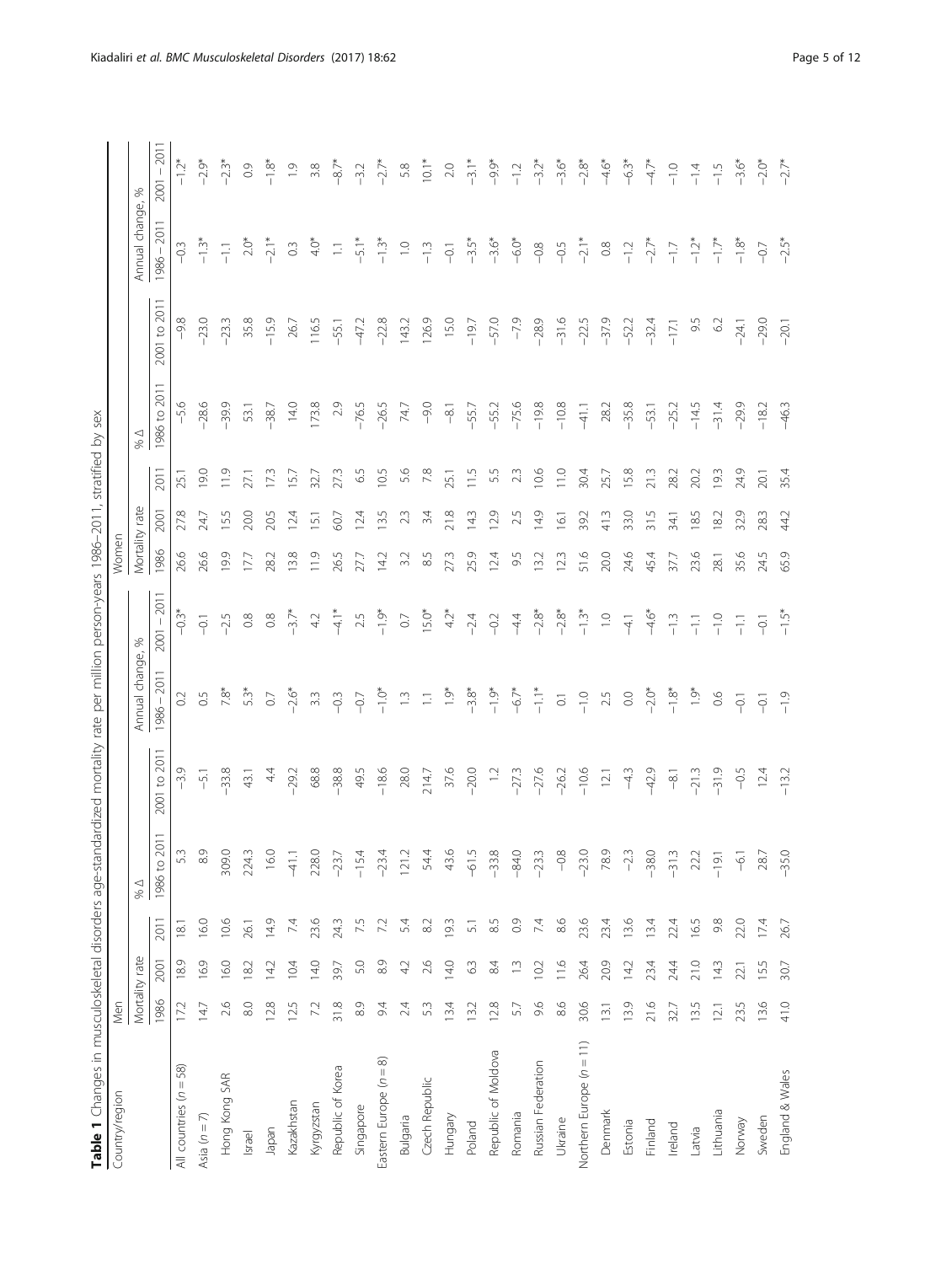| (pən                      |  |
|---------------------------|--|
| į                         |  |
|                           |  |
|                           |  |
| )<br>Ņ                    |  |
|                           |  |
|                           |  |
| l                         |  |
| 1                         |  |
|                           |  |
|                           |  |
|                           |  |
| J                         |  |
| ׇׇ֦֧֧֚<br>:<br>י          |  |
|                           |  |
|                           |  |
| $\frac{1}{2}$<br>$\vdots$ |  |
|                           |  |
|                           |  |
|                           |  |
| 6–201                     |  |
|                           |  |
|                           |  |
| Ř                         |  |
| ξ                         |  |
|                           |  |
|                           |  |
| i<br>i<br>Du              |  |
|                           |  |
| .<br>בן<br>ד              |  |
|                           |  |
|                           |  |
| م<br>با<br>ξ              |  |
|                           |  |
| ļ                         |  |
| J                         |  |
|                           |  |
| ï                         |  |
| $\frac{1}{2}$             |  |
|                           |  |
|                           |  |
|                           |  |
| l                         |  |
| ł                         |  |
|                           |  |
| $\frac{1}{2}$             |  |
|                           |  |
| $\frac{1}{2}$             |  |
|                           |  |
|                           |  |
|                           |  |
|                           |  |
| ļ<br>ŧ                    |  |
|                           |  |
| ļ                         |  |
| ٤                         |  |
|                           |  |
|                           |  |
| į                         |  |
| )<br>}<br>}<br>$\geq$     |  |
|                           |  |
|                           |  |
|                           |  |
| j                         |  |
| $\frac{3}{2}$             |  |
| 5                         |  |
| うり                        |  |
| Ì<br>i<br>j               |  |
| Ì                         |  |
|                           |  |
|                           |  |
| Ď                         |  |
| ś<br>i                    |  |
| ׇ֚֬<br>ł                  |  |
| $\overline{\phantom{a}}$  |  |
|                           |  |
|                           |  |
|                           |  |
| ;<br>;                    |  |
| 1                         |  |
|                           |  |
|                           |  |
|                           |  |
| ţ                         |  |
|                           |  |
|                           |  |
| $\sum_{i=1}^{n}$<br>١     |  |
| Ş                         |  |
|                           |  |
|                           |  |
|                           |  |
| 1                         |  |
| ز<br>ہ<br>آ               |  |
| ļ                         |  |
| Ì<br>J                    |  |
|                           |  |
| ī                         |  |
| )<br>-                    |  |
|                           |  |
| í<br>ı                    |  |
|                           |  |
| Table                     |  |

| Table 1 Changes in musculoskeletal disorders age-stan |                           |        |      |          | idardized mortality rate |                  |                     |                |                |                   | per million person-years 1986-2011, stratified by sex (Continued) |         |                |                 |
|-------------------------------------------------------|---------------------------|--------|------|----------|--------------------------|------------------|---------------------|----------------|----------------|-------------------|-------------------------------------------------------------------|---------|----------------|-----------------|
| Northern Ireland                                      | 11.8                      | 20.7   | 23.1 | 95.8     | 11.3                     | $\overline{3}$ . | $\supseteq$         | 21.5           | 41.5           | 33.7              | 56.6                                                              | $-18$   | $\overline{O}$ | $-17$           |
| Scotland                                              | 19.3                      | 22.6   | 24.2 | 25.2     | 72                       | $0.8*$           | $-0.2$              | 42.0           | 40.3           | 35.5              | $-15.4$                                                           | $-11.9$ | $-0.5$         | $-1.8^{\circ}$  |
| Southern Europe $(n = 6)$                             | 16.6                      | 16.8   | 17.0 | $\geq 1$ | $\overline{0}$           | 0.2              | $-0.8$              | 25.0           | 24.5           | 22.8              | $-8.8$                                                            | $-6.8$  | $-0.4$         | $-1.4*$         |
| Croatia                                               | 52                        | 3.6    | 9.4  | 81.1     | 59.3                     | $2.6*$           | 5.9*                | 12.4           | $\overline{6}$ | 193               | 56.0                                                              | 112.9   | $\ddot{6}$     | $\frac{1}{8}$   |
| Greece                                                | $\frac{5}{1}$             | 17.8   | 20.9 | 1324.8   | 17.5                     | $12.0*$          | 2.0                 | $\overline{6}$ | 15.9           | 20.4              | 232.9                                                             | 28.6    | $\overline{4}$ | $\Xi$           |
| ltaly                                                 | 10.6                      | 10.2   | 13.8 | 30.3     | 35.2                     | $\overline{C}$   | 2.2                 | 18.6           | 18.9           | 21.3              | 149                                                               | 13.1    | $\overline{C}$ | $\overline{C}$  |
| Portugal                                              | 11.8                      | 56     | 149  | 26.4     | 53.0                     | $1.4*$           | $\overline{3.1}$    | 13.2           | 17.0           | 13.4              | 22                                                                | $-21.0$ | $_{\odot}$     | $-2.2$          |
| Slovenia                                              | 6.4                       | 93     | 15.8 | 148.4    | 70.4                     | $2.7*$           | 5.3                 | 18.8           | 10.5           | 24.8              | 32.5                                                              | 136.2   | $2.0*$         | $\gtrsim$       |
| Spain                                                 | 32.5                      | 293    | 21.2 | $-34.6$  | $-27.5$                  | $-1.8*$          | $-3.5*$             | 44.3           | 38.9           | 27.8              | $-37.2$                                                           | $-28.4$ | $-1.9*$        | $-4.0*$         |
| Western Europe $(n = 6)$                              | 19.1                      | 19.0   | 16.6 | $-12.7$  | $-12.6$                  | $-0.8$           | $\frac{1}{1}$       | 25.5           | 21.0           | 19.0              | $-25.4$                                                           | $-9.6$  | $-1.3*$        | $-1.2*$         |
| Austria                                               | 8.5                       | 64     | 9.6  | 12.1     | 49.5                     | $-0.3$           | $\circlearrowright$ | 17.5           | 8.5            | 14.8              | $-15.8$                                                           | 73.7    | $-0.5$         | 2.5             |
| Belgium                                               | 9.5                       | 194    | 16.7 | 763      | $-14.0$                  | $2.5*$           | $-1.9$              | 15.3           | 23.1           | 18.7              | 223                                                               | $-19.1$ | $\frac{1}{2}$  | $-2.3*$         |
| France                                                | 23.8                      | 29.1   | 20.4 | $-14.4$  | $-29.9$                  | $-1.7\,$         | $-3.1*$             | 28.7           | 29.4           | 21.5              | $-25.2$                                                           | $-27.0$ | $-1.3*$        | $-3.6*$         |
| Germany                                               | 16.4                      | 93     | 13.5 | $-17.7$  | 35.6                     | $-1.2*$          | $3.4*$              | 23.2           | 12.5           | 157               | $-32.5$                                                           | 25.3    | $-1.7*$        | $2.7*$          |
| Netherlands                                           | 24.5                      | 25.3   | 19.0 | $-22.5$  | $-25.0$                  | $-1.4*$          | $-2.9*$             | 37.7           | 37.1           | 25.2              | $-33.2$                                                           | $-32.0$ | $-2.1*$        | $-3.7*$         |
| Switzerland                                           | 24.5                      | 24.5   | 19.7 | $-19.4$  | $-19.6$                  | $-0.0$           | $-3.2*$             | 27.7           | 33.4           | 29.1              | 49                                                                | $-13.0$ | $-0.2$         | $-2.7*$         |
| Caribbean $(n = 4)$                                   | 11.7                      | 17.6   | 185  | 58.0     | $\overline{5}$           | $1.9*$           | $\overline{21}$     | 22.7           | 28.3           | 31.1              | 37.1                                                              | 9.7     | $\frac{1}{1}$  | $\overline{12}$ |
| Cuba                                                  | 13.5                      | 18.8   | 23.4 | 73.8     | 24.2                     | $2.7*$           | 3.8                 | 28.1           | 32.3           | 38.7              | 37.6                                                              | 19.9    | $_{\rm 0.8}$   | $3.0\,$         |
| Dominican Republic                                    | $\frac{84}{3}$            | 54     | 3.0  | $-64.2$  | -44.2                    | $-2.5$           | $-5.6$              | 9.3            | $86$           | $\overline{\sim}$ | $-23.6$                                                           | $-17.9$ | $0.3\,$        | $-0.8$          |
| Puerto Rico                                           | 5.7                       | 25.8   | 22.7 | 295.5    | $-12.0$                  | 5.7*             | $\ddot{ }$          | 13.2           | 33.5           | 35.0              | 164.5                                                             | 4.6     | $3.5*$         | $\overline{c}$  |
| Trinidad and Tobago                                   | 54.6                      | 43.4   | 44.7 | $-18.1$  | 3.0                      | $-1.3$           | $\rm _{\odot}$      | 81.8           | 65.9           | 75.0              | $-8.3$                                                            | 13.8    | $\overline{O}$ | $-0.2$          |
| Central America (n = 4)                               | 47.3                      | 26.9   | 33.9 | $-28.4$  | 26.1                     | $-1$             | $4.1*$              | 61.8           | 45.1           | 52.7              | $-14.8$                                                           | 16.9    | $-0.4$         | $2.9*$          |
| Costa Rica                                            | 15.4                      | 19.7   | 31.6 | 104.9    | 60.3                     | $27\,$           | $6.4*$              | 47.9           | 35.7           | 52.5              | 9.6                                                               | 47.1    | O2             | 52*             |
| Guatemala                                             | 68.7                      | 28.2   | 18.8 | $-726$   | $-33.1$                  | $-5.6*$          | $-4.6*$             | 48.0           | 21.4           | 26.2              | $-45.3$                                                           | 22.8    | $-2.5$         | $\bar{\Xi}$     |
| Mexico                                                | 46.6                      | 27.7   | 36.4 | $-21.9$  | 31.5                     | $-0.7$           | $4.7*$              | 63.7           | 48.2           | 56.4              | $-11.5$                                                           | 17.0    | $-0.2$         | $3.0*$          |
| Panama                                                | 42.0                      | 57     | 5.9  | $-85.9$  | 3.2                      | $-4.0*$          | 43                  | 37.1           | 25.2           | 16.0              | $-57.0$                                                           | $-36.7$ | $-1.8*$        | $-0.2$          |
| South America (n = 8)                                 | 12.8                      | 16.6   | 19.7 | 53.9     | 19.2                     | $1.6*$           | $2.1*$              | 22.2           | 26.1           | 31.1              | 40.5                                                              | 19.4    | $1.3*$         | $2.1*$          |
| Argentina                                             | $\overline{1.0}$          | $82\,$ | 13.0 | 18.2     | 58.7                     | 60               | $3.9*$              | 5<br>$\infty$  | 17.7           | 22.8              | 22.7                                                              | 28.2    | $\rm C$        | $2.6*$          |
| Brazil                                                | 9.3                       | 18.0   | 20.4 | 119.7    | 13.1                     | $3.3*$           | $1.6*$              | 16.6           | 23.0           | 28.6              | 72.8                                                              | 24.7    | $2.8*$         | $2.6*$          |
| Chile                                                 | $\overline{\mathfrak{S}}$ | 17.0   | 15.1 | 65.6     | $-11.3$                  | $1.6*$           | $-1.7$              | 31.5           | 37.2           | 31.4              | $-0.3$                                                            | $-15.6$ | $-0.2$         | $-2.0*$         |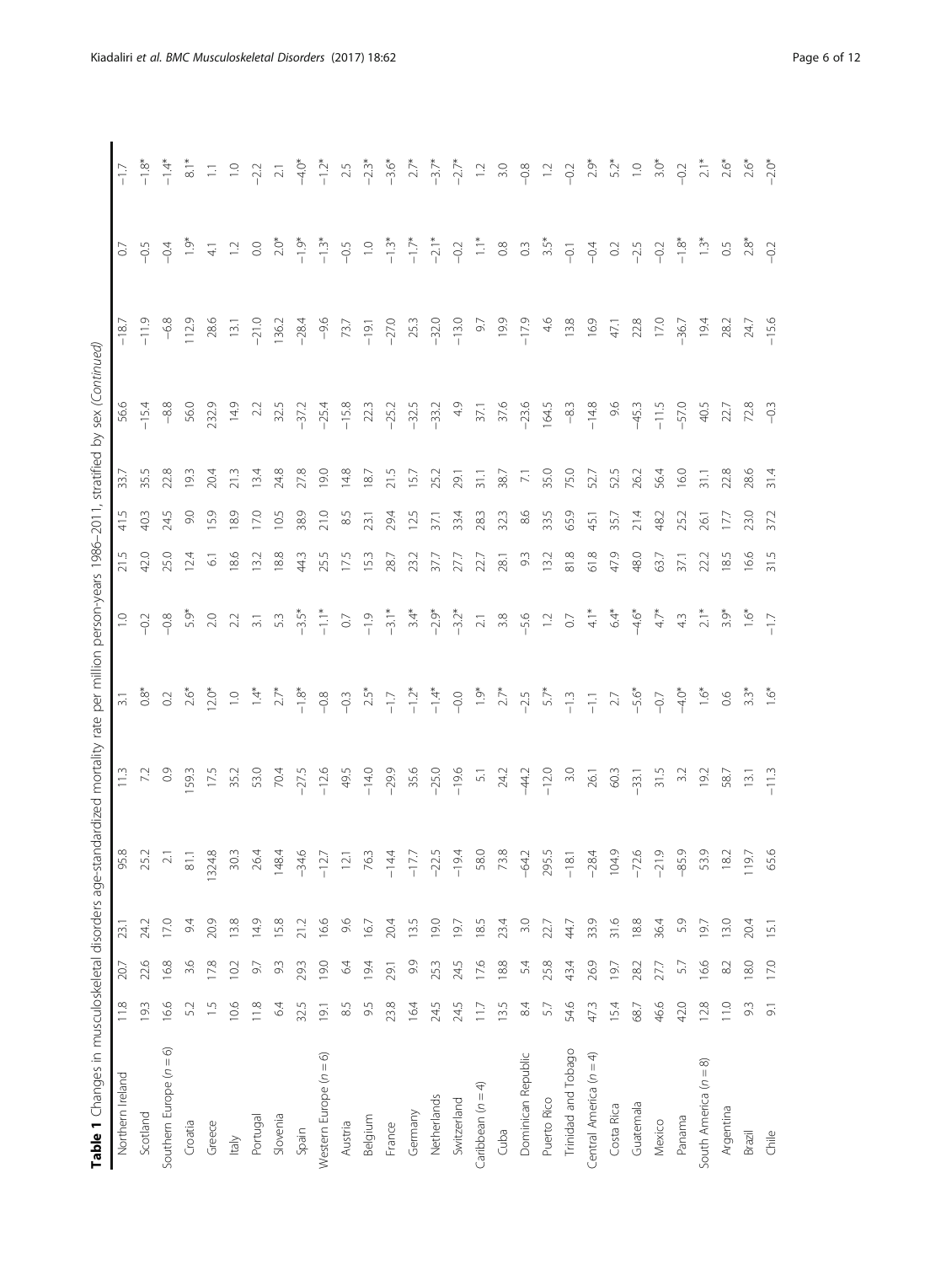| Colombia              |                 | 25.4 27.8 | 43.0 | 59.1    | 54.4        |                | $4.7*$  | 35.2 | 45.3 | 693           | 96.8          | 53.2    | 28                 | $4.8*$  |
|-----------------------|-----------------|-----------|------|---------|-------------|----------------|---------|------|------|---------------|---------------|---------|--------------------|---------|
| Ecuador               |                 | 74        |      | $-62.6$ | 563         | $-3.5$         | 3.4     | 55.2 | 20.1 | 25.2          | $-54.4$       | 25.2    | $-2.6$             | 5.8*    |
| Peru                  | $\overline{6}$  | 129       | 8.9  | 47.4    | $-31.6$     | $-2.1*$        | $-4.4$  | 16.5 | 22.0 | 165           | $\frac{3}{2}$ | $-24.9$ | $-1.5$             | $-4.1$  |
| Venbnun               | $\frac{10}{10}$ | 189       | 24.7 | 124.5   | 31.2        | $3.0*$         | 3.9     | 183  | 317  | 38.5          | 107           | 21.6    | $2.9*$             | $3.0*$  |
| Venezuela             | 22.9            | 165       | 10.3 | $-54.8$ | $-37.5$     | $-2.8*$        | $-4.6*$ | 38.1 | 42.8 | 30.4          | $-20.1$       | $-28.9$ | $-1.0$             | $-3.7*$ |
| North America (n = 2) | 14.0            | 22.6      | 20.0 | 42.4    | $-11.4$     | $1.3*$         | $-1.5*$ | 24.1 | 38.1 | 30.2          | 25.1          | $-20.7$ | $0.9*$             | $-2.6*$ |
| Canada                | $\approx$       | 20.9      | 187  | 25      | $-10.7$     | 0.2            | $-1.3*$ | 26.4 | 34.1 | 28.5          | 7.9           | $-16.3$ | $\overline{\circ}$ | $-2.9*$ |
| SÁ                    | 13.7            | 228       | 20,1 |         | $-11.5$     | $1.4*$         | $-1.6*$ | 24.0 | 38.6 | 30.4          | 265           | $-21.3$ | $0.9*$             | $-2.6*$ |
| Oceania ( $n = 2$ )   | 25.2            | 24.0      | 21.0 | $-16.4$ | $-12.3$     | $\frac{1}{1}$  | $-1.9*$ | 33.1 | 34.3 | $\frac{1}{3}$ | $-6.0$        | $-9.2$  | $-0.2$             | $-1.3*$ |
| Australia             | 24.3            | 22.6      | 203  | $-163$  | $rac{1}{1}$ | $-0.6*$        | $-1.8*$ | 31.2 | 32.6 | 29.7          | $-4.7$        | $-8.8$  | $-0.3*$            | $-1.2*$ |
| New Zealand           | 29.3            | 30.9      | 24.8 | $-15.4$ | $-19.8$     | $\overline{0}$ | $-2.3*$ | 42.4 | 42.6 | 385           | $-9.0$        | $-9.6$  | $\overline{0}$     | $-1.9*$ |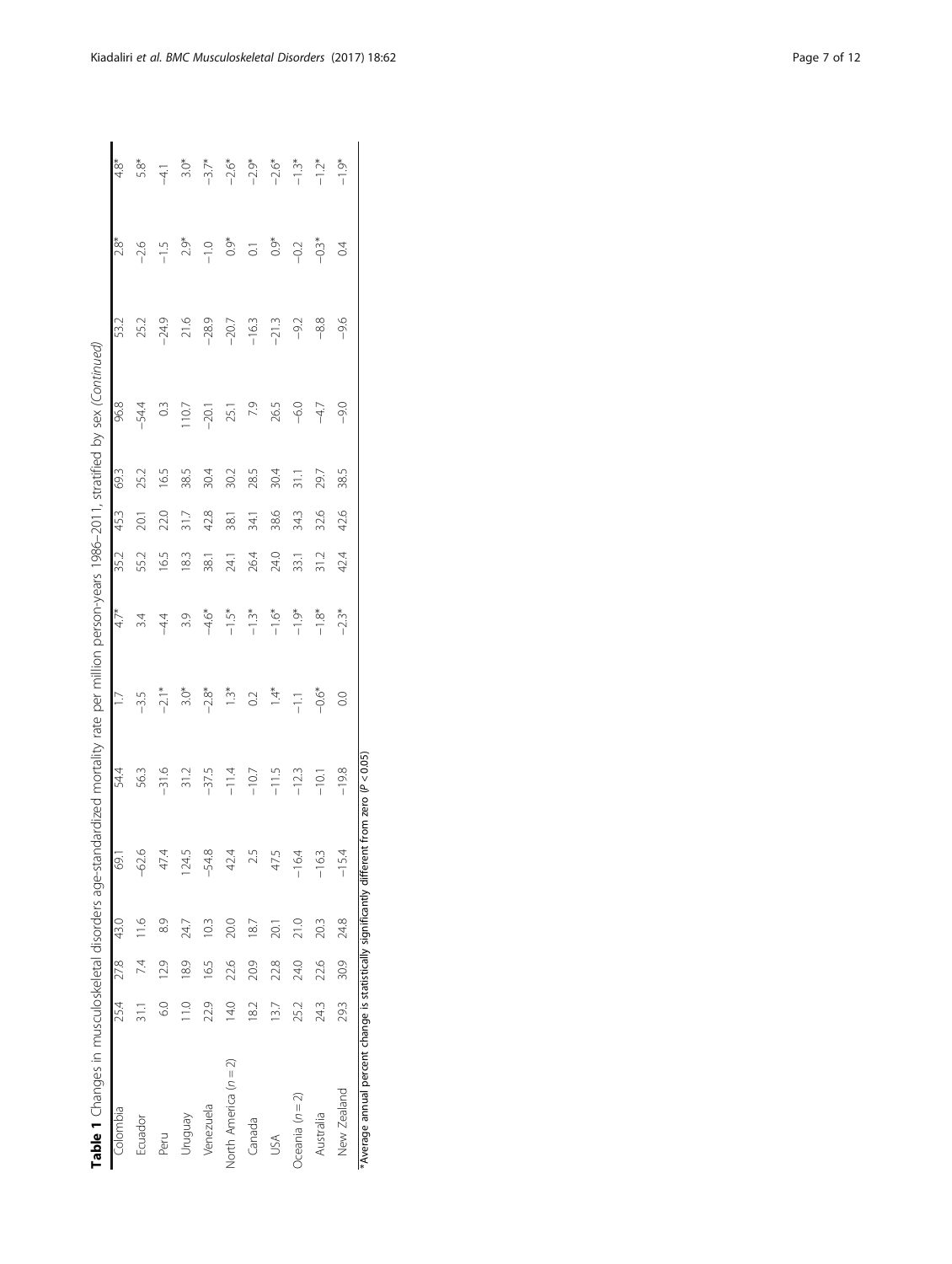<span id="page-7-0"></span>

increased in 26 countries (Additional file [1](#page-10-0): Table S4). In twenty countries despite the declines due to population growth (4 countries) or epidemiologic change (16 countries), the total number of MSK deaths increased between 1986 and 2011. A total of 12 countries presented reductions in the total number of MSK deaths which caused due to either epidemiologic change (Singapore, Poland, Finland, England & Wales, Guatemala, and Panama) or population growth (Estonia) or both (Republic of Moldova, Romania, Russian Federation, Ukraine, and Lithuania).

#### **Discussion**

From 1986 to 2011, on average across all countries, the total number of MSK deaths and its proportion from allcause deaths increased in both sexes and this increase was mainly due to population aging. In addition, the age-standardized MSK mortality rate increased by 5.3% in men and declined by 5.6% in women during the same period. Although more women died from MSK compared with men, women experienced more favorable changes during the study period. While there were substantial relative and absolute disparities in MSK mortality between

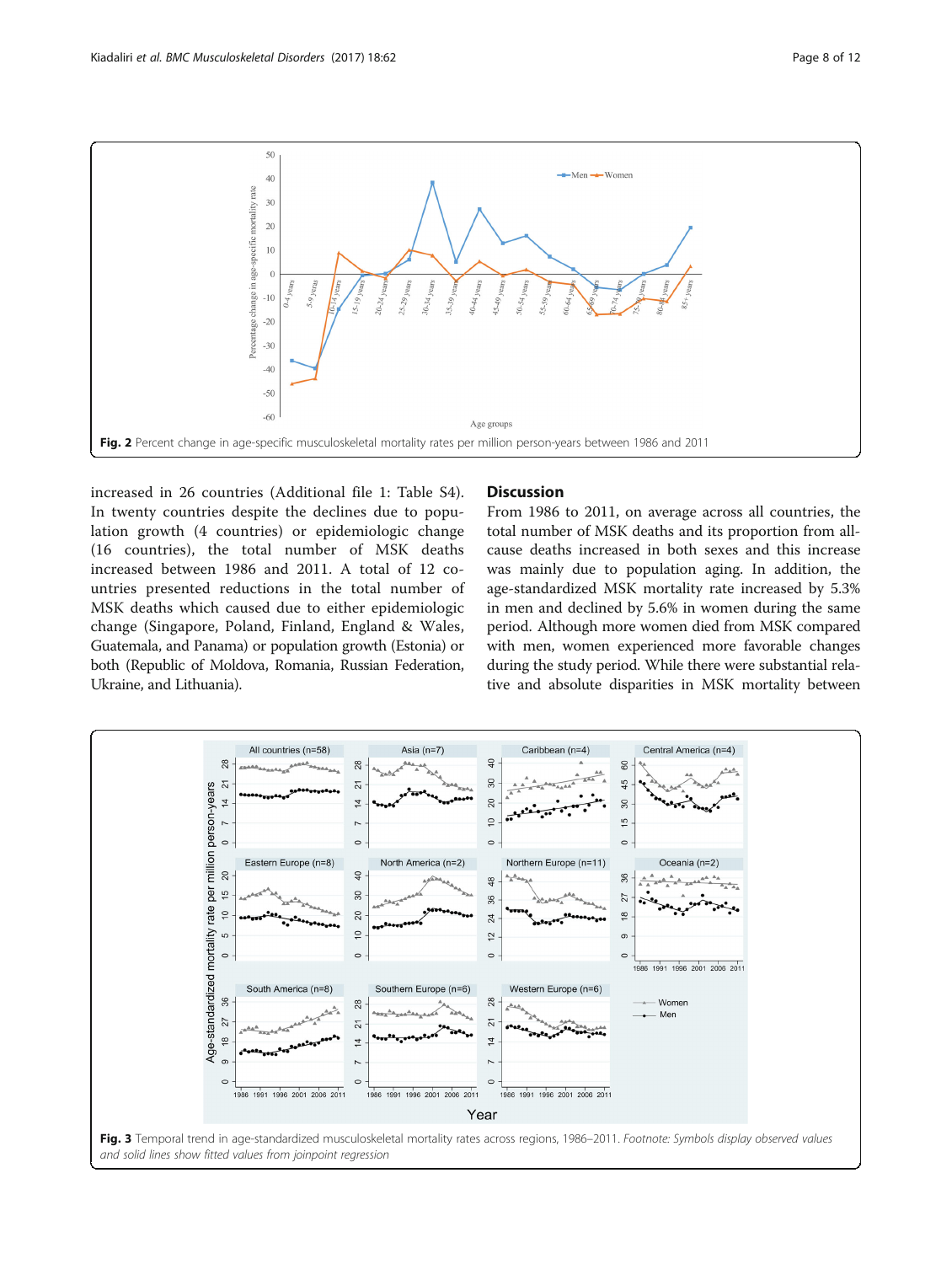<span id="page-8-0"></span>

countries, these disparities have declined over time with more profound reduction among men.

The total number of MSK deaths increased due to population growth and aging without a significant reduction due to epidemiologic changes. Across regions while MSK deaths due to epidemiologic changes declined in most regions, these reductions led to actual reductions in MSK deaths only in Eastern and Northern Europe. These findings highlight importance of these demographic forces particularly aging in MSK deaths which should be taken into account by health policy-makers. It should be noted that changes in ICD revision and quality of vital registrations are included in epidemiologic changes and might partly offset reductions due to other epidemiologic changes including improvement in MSK management.

We found substantial variations between regions/countries not only in level of MSK deaths but also in temporal changes of MSK deaths. For example, MSK deaths increased in Southern Europe, Caribbean, Central America, and South America over recent decade. Differences between regions/countries in availability and access to treatments, socioeconomic status, prevalence of MSK risk factors including obesity, epidemiology of disease, quality of vital registration, and cause of death certification including transition from paper to electronic certification and from manual to automated coding system might partially explain these disparities. Moreover, previous studies reported racial disparities in prevalence of musculoskeletal disorders and access to treatment which might partially explain the observed disparities in our study [\[20](#page-11-0)–[22](#page-11-0)].

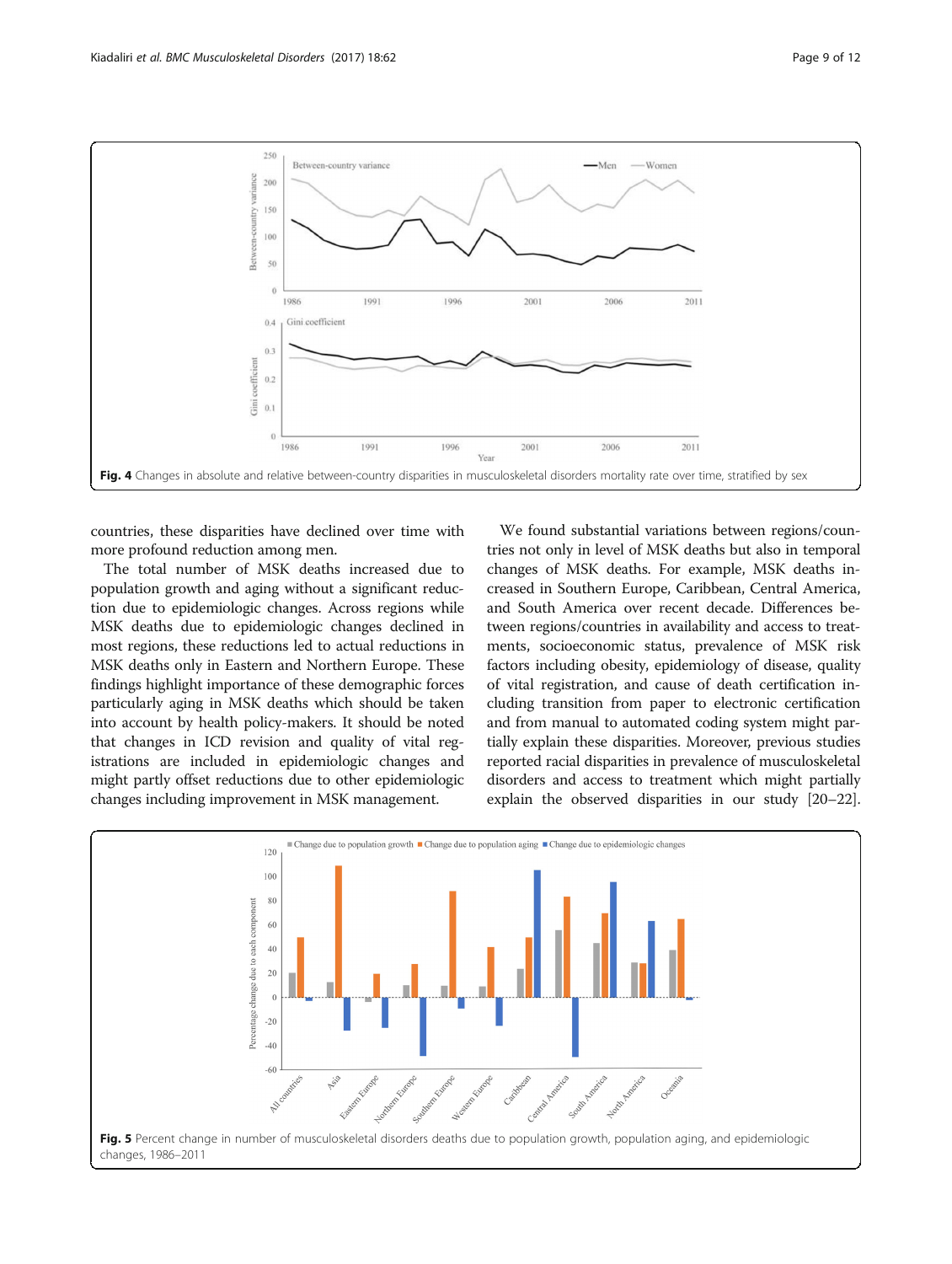Furthermore, although both relative and absolute between-country disparities have declined over time still substantial disparities are present. This is particularly of concern among women where compared with men the relative inequality slightly declined between 1986 and 2011 (5% reduction among women vs. 24% reduction among men). It should be noted that the observed disparity in recent decade cannot be attributed to betweencountry differences in ICD revision since many countries (46 out of 58 countries) were applying the same ICD revision during 2001–2011. Further analyses are required to investigate these disparities in more details.

The observed increases in pooled MSK mortality rates during 1997–2001 are possibly due to the introduction of ICD-10 coding system in many countries (most countries introduced ICD-10 between 1995 and 2001) considering that a ICD-10 to ICD-9 comparability ratio greater than 1 have been reported for MSK deaths [[23](#page-11-0)–[25](#page-11-0)]. While not case for all countries but we observed a jump in MSK mortality rates in many countries in early years of introducing ICD-10 revision. This suggests that taking the impact of ICD-10 introduction into account would be associated with a steady reduction in pooled MSK mortality rates over the whole study period. Global focus on MSK particularly since endorsement of the Bone and Joint Decade 2000–2010 [\[26\]](#page-11-0) by the United Nations and the WHO might partly explain observed reduction in MSK mortality rate. Moreover, new interventions particularly the biologic agents for RA, emergence of new imaging technologies, and advances in the rapid surgical procedures substantially changed the clinical management of patients and might partially explain the observed declining trend in MSK mortality rates [\[2](#page-10-0)]. This decline in mortality rate alongside population aging imply potential increases in burden of MSK in coming years and health policy-makers should be aware of this. Several strategies has been suggested in response to this expected increase in burden of MSK including raising patients' awareness about importance of a healthy life style, raising awareness of health professionals through providing adequate training in MSK, early diagnosis and treatment of MSK, improving access to MSK therapies including rehabilitation, implementation of integrated and patient-centred multi-disciplinary models of care, and delivery of primary prevention initiatives at a population level [\[6](#page-10-0), [27](#page-11-0)–[29](#page-11-0)].

Almost in all countries women had higher MSK mortality rate compared with men. Several explanations have been suggested for this sex disparity including higher prevalence of MSK among women, sex differences in biological and hormonal factors, in severity and remission from MSK, in access and responses to treatments, and in susceptibility developing other complications such as cardiovascular disease [[30](#page-11-0)–[35\]](#page-11-0). While sex disparity in MSK mortality declined over the study period, substantial effort and resources are required to close the observed gap. For example, if we naively assume that men will continue to have an annual reduction of 0.3% observed in 2001–2011 until 2025, then the annual reduction among women should be doubled (from 1.2 to 2.6%) to close sex disparity in MSK mortality rate by 2025.

In interpreting the results of the current study, several limitations should be considered. First, MSK are underreported as underlying cause of deaths on death certificates and the degree of underreporting might vary between time and space that could bias our findings. Similarly, there are between country/time variations in presence of errors or incompleteness in death certificates which might bias our results. Second, changes in the death certification, coding process over time (e.g., a transition from paper to electronic certification, from manual to automated coding system, from ICD-9 to ICD-10) might bias the results of mortality trends. For example, considering a ICD-10 to ICD-9 comparability ratio above 1, our estimates for countries with declining trends are possibly an underestimation of the magnitude of the true trend, and for countries with increasing trend our estimates could be either an overestimation of the magnitude of the true trend or a bias in direction of change. However, without knowing the country-specific comparability ratios it is hard to quantify the size of biases in our estimations. Furthermore, it should be noted that this differences in ICD revision could not account for the observed disparities in most recent decade since most countries were applying ICD-10 revision over this period. Third, due to lack of data we were not able to investigate mortality of MSK subcategories. For example, only 29 (mostly European countries) out of 58 countries had the required data on mortality of RA over the study period (in these countries RA constituted 22% of all MSK deaths). Fourth, the countries included in our study were mainly upper-middle and high income countries with a reliable vital registration system and available data on WHO mortality database and therefore our results might not be generalizable to lower-middle and low income countries. Fifth, the small number of deaths in some countries might have limited the power of our study to detect significant joinpoints over the study period. In addition, direct age-standardization method used in the study is sensitive to small number of events and the results for countries with low number of events should be interpreted with caution. It also should be noted that the WHO standard population was developed in 2001 and might not reflect demographic changes occurred since 2001. Furthermore, the disparity measures applied in the study are sensitive to outliers and cannot capture socioeconomic gradient in MSK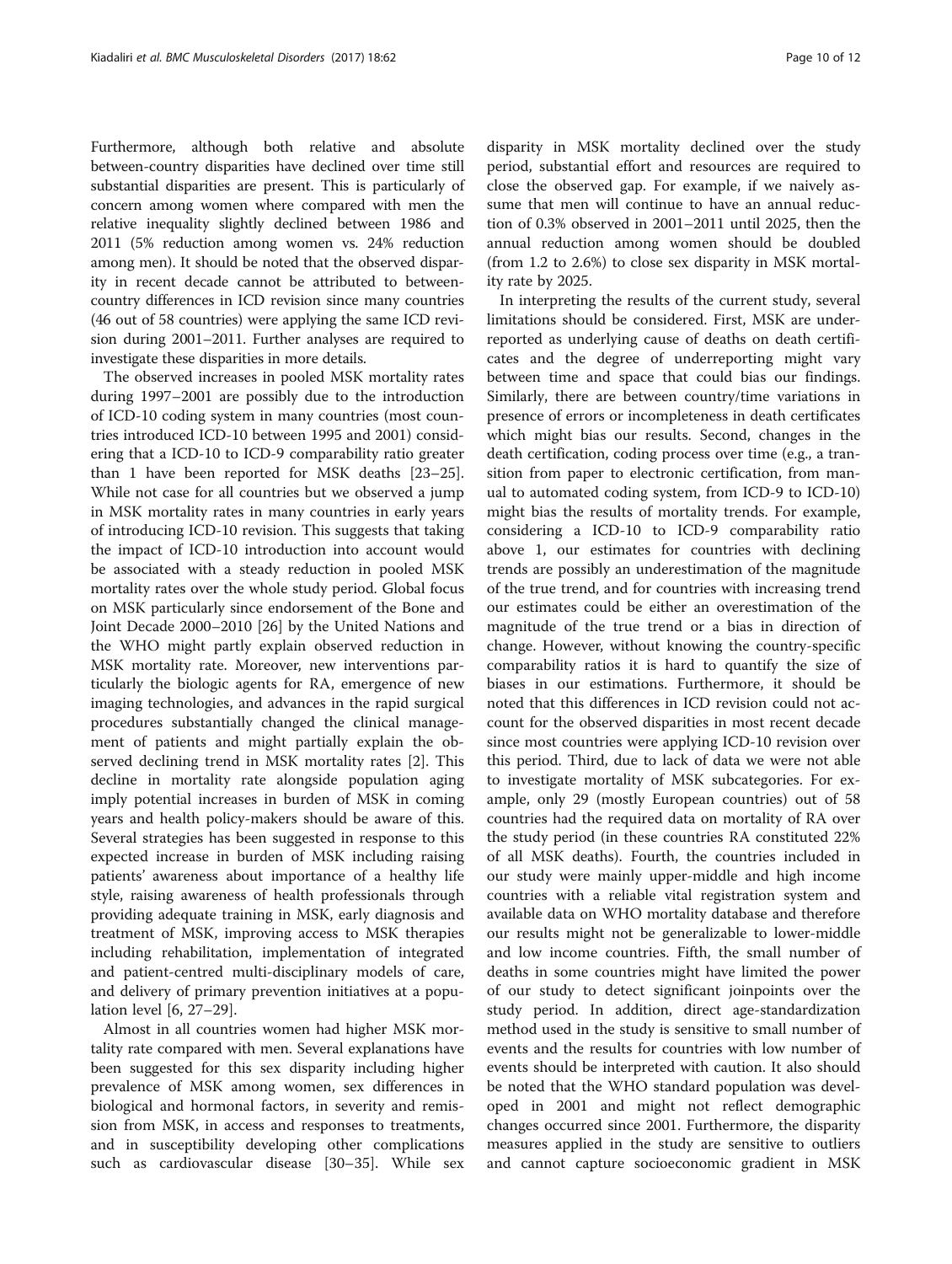<span id="page-10-0"></span>mortality. Sixth, this is a descriptive aggregate-level study and no causal inferences should be made from the findings. Despite these limitations, to our best knowledge, this is the first study to investigate temporal trend and between-country disparities in MSK mortality across a large number of countries. The results of the current study might provide useful insights on epidemiological status of MSK and can be used by policy-makers in planning MSK management at both national and global level.

#### Conclusion

The total number of MSK deaths and its proportion from all-cause deaths increased between 1986 and 2011 and this was mainly due to population aging. On the other hand, taking the potential impact of ICD-10 revision into account, the pooled mean age-standardized MSK mortality rate declined over the study period with a more favorable reduction among women. The highest MSK mortality rates were observed in Central America and the lowest in Eastern Europe. Between 1986 and 2011, the highest reduction in MSK mortality rate was observed in women in Northern Europe and the highest increase in men in Caribbean. Increases in MSK mortality rates in Southern Europe, Caribbean, Central America, and South America during most recent decade require further actions. Further investigations are required to explain substantial absolute and relative disparities in MSK mortality rate and its temporal trend between sexes, countries, and regions.

# Additional files

[Additional file 1:](dx.doi.org/10.1186/s12891-017-1428-1) Excel file including all supplementary tables. (XLSX 41 kb) [Additional file 2:](dx.doi.org/10.1186/s12891-017-1428-1) Figure S1. Proportion of musculoskeletal disorders

deaths from all-cause deaths 1986–2011, stratified by sex. (TIFF 578 kb) [Additional file 3:](dx.doi.org/10.1186/s12891-017-1428-1) Figure S2. The mean age-standardized musculoskeletal

disorders mortality rates per million person-years by sex and region, 1986–2011. (TIFF 483 kb)

[Additional file 4:](dx.doi.org/10.1186/s12891-017-1428-1) Figure S3. Temporal trend in age-standardized musculoskeletal mortality rates by sex and country, 1986–2011. Footnote: Symbols display observed values and solid lines show fitted values from joinpoint regression. Vertical line shows the year of the introduction of ICD-10 revision. (PDF 156 kb)

#### Abbreviations

AAPC: Average annual percent change; APC: Annual percent change; BCV: Between-country variance; CI: Confidence interval; ICD: International Classification of Diseases; MSK: Musculoskeletal disorders; WHO: World Health Organization

#### Funding

This work was supported by Greta and Kocks Foundation, Crafoord Foundation, the Swedish Research Council, the Faculty of Medicine Lund University, Governmental Funding of Clinical Research within National Health Service (ALF) and Region Skåne. The funding sources had no influence on the study design, collection, analysis and interpretation of data, in the writing the manuscript, or in the decision to submit the manuscript for publication.

#### Availability of data and materials

All relevant raw data are freely available from the WHO mortality database ([http://www.who.int/healthinfo/mortality\\_data/en/](http://www.who.int/healthinfo/mortality_data/en/)).

#### Authors' contributions

AAK participated in the design, analysis, and interpretation of results and drafting the manuscript. ADW & ME participated in interpretation of results, and revision of the manuscript for important intellectual content. All authors approved the final manuscript.

#### Competing interests

ADW is a member of the Editorial Board of BMC Musculoskeletal Disorders. The other authors declare that they have no conflict of interest.

#### Consent to publication

Not applicable.

#### Ethics approval and consent to participate

Not applicable (publicly available data were used).

#### Author details

<sup>1</sup>Department of Clinical Sciences Lund, Lund University, Faculty of Medicine, Orthopaedics, Skåne University Hospital, Clinical Epidemiology Unit, Klinikgatan 22, SE-221 85 Lund, Sweden. <sup>2</sup>Bone and Joint Research Group, The Knowledge Spa, Royal Cornwall Hospital, Truro, UK. <sup>3</sup>Clinical Epidemiology Research and Training Unit, Boston University School of Medicine, Boston, MA, USA.

#### Received: 11 October 2016 Accepted: 23 January 2017 Published online: 02 February 2017

#### References

- 1. Woolf AD, Vos T, March L. How to measure the impact of musculoskeletal conditions. Best Pract Res Clin Rheumatol. 2010;24(6):723–32.
- 2. Choong P, Brooks P. Achievements during the Bone and Joint Decade 2000–2010. Best Pract Res Clin Rheumatol. 2012;26(2):173–81.
- 3. GBD 2015 Disease and Injury Incidence and Prevalence Collaborators. Global, regional, and national incidence, prevalence, and years lived with disability for 310 diseases and injuries, 1990–2015: a systematic analysis for the Global Burden of Disease Study 2015. Lancet. 2016;388(10053):1545–602.
- 4. GBD 2015 DALYs and HALE Collaborators. Global, regional, and national disability-adjusted life-years (DALYs) for 315 diseases and injuries and healthy life expectancy (HALE), 1990–2015: a systematic analysis for the Global Burden of Disease Study 2015. Lancet. 2016;388(10053):1603–58.
- 5. March L, Smith EU, Hoy DG, Cross MJ, Sanchez-Riera L, Blyth F, Buchbinder R, Vos T, Woolf AD. Burden of disability due to musculoskeletal (MSK) disorders. Best Pract Res Clin Rheumatol. 2014;28(3):353–66.
- 6. Briggs AM, Cross MJ, Hoy DG, Sanchez-Riera L, Blyth FM, Woolf AD, March L. Musculoskeletal Health Conditions Represent a Global Threat to Healthy Aging: A Report for the 2015 World Health Organization World Report on Ageing and Health. Gerontologist. 2016;56 Suppl 2:S243–55.
- 7. Dadoun S, Zeboulon-Ktorza N, Combescure C, Elhai M, Rozenberg S, Gossec L, Fautrel B. Mortality in rheumatoid arthritis over the last fifty years: systematic review and meta-analysis. Joint Bone Spine. 2013;80(1):29–33.
- 8. Nuesch E, Dieppe P, Reichenbach S, Williams S, Iff S, Juni P. All cause and disease specific mortality in patients with knee or hip osteoarthritis: population based cohort study. BMJ. 2011;342:d1165.
- 9. Widdifield J, Bernatsky S, Paterson JM, Tomlinson G, Tu K, Kuriya B, Thorne JC, Pope JE, Hollands S, Bombardier C. Trends in Excess Mortality Among Patients With Rheumatoid Arthritis in Ontario, Canada. Arthritis Care Res (Hoboken). 2015;67(8):1047–53.
- 10. Veronese N, Cereda E, Maggi S, Luchini C, Solmi M, Smith T, Denkinger M, Hurley M, Thompson T, Manzato E, et al. Osteoarthritis and mortality: A prospective cohort study and systematic review with meta-analysis. Semin Arthritis Rheum. 2016;46(2):160–7.
- 11. Kiadaliri AA, Englund M. Mortality with musculoskeletal disorders as underlying cause in Sweden 1997–2013: a time trend aggregate level study. BMC Musculoskelet Disord. 2016;17(1):163.
- 12. Barnabe C, Martin BJ, Ghali WA. Systematic review and meta-analysis: antitumor necrosis factor alpha therapy and cardiovascular events in rheumatoid arthritis. Arthritis Care Res (Hoboken). 2011;63(4):522–9.